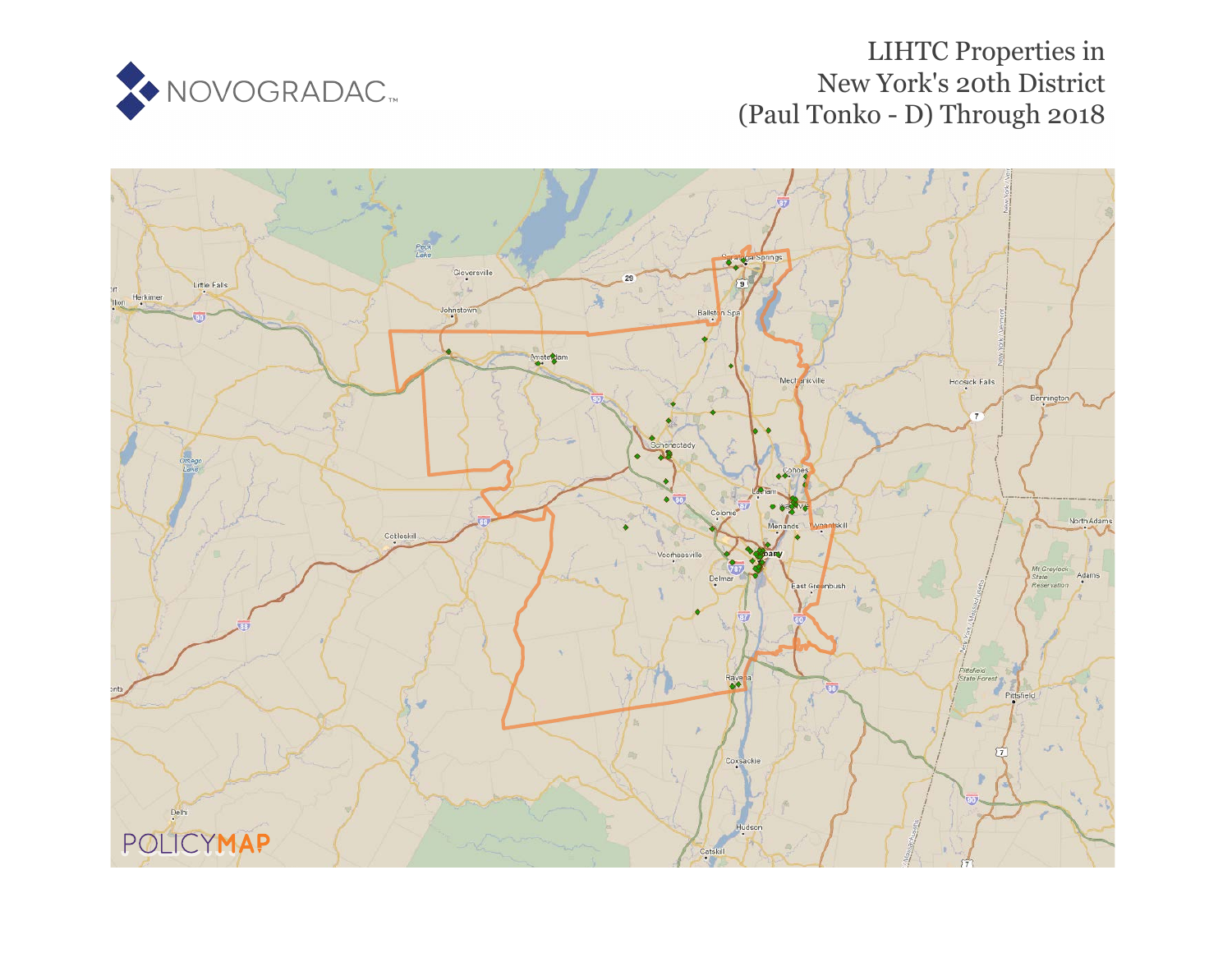| <b>Project Name</b>                                             | <b>Address</b>            | City                              | <b>State</b>     | <b>Zip Code</b> | Nonprofit<br><b>Sponsor</b> | <b>Allocation</b><br>Year | <b>Annual</b><br><b>Allocated</b><br><b>Amount</b> | <b>Year PIS</b> | <b>Construction Type</b>                   | <b>Total</b><br><b>Units</b> | Low<br><b>Income</b><br><b>Units</b> | <b>Rent or</b><br><b>Income</b><br><b>Ceiling</b> | <b>Credit %</b>                        | <b>Tax-Exempt</b><br><b>Bond</b> | <b>HUD Multi-Family</b><br>Financing/<br><b>Rental Assistance</b> |
|-----------------------------------------------------------------|---------------------------|-----------------------------------|------------------|-----------------|-----------------------------|---------------------------|----------------------------------------------------|-----------------|--------------------------------------------|------------------------------|--------------------------------------|---------------------------------------------------|----------------------------------------|----------------------------------|-------------------------------------------------------------------|
| <b>KIRBY VILLAGE</b>                                            | 9 KIRBY RD                | <b>SARATOGA</b><br><b>SPRINGS</b> | NY               | 12866           |                             | 2004                      | \$0                                                | 2004            | <b>New Construction</b>                    | $32\,$                       | $32\,$                               |                                                   | $70\,\%$ present $\,$ No value         |                                  |                                                                   |
| <b>VALE HOUSING</b><br>REVITALIZATION                           | 9 DAGGETT TER SCHENECTADY |                                   | NY               | 12307           | Yes                         | 2004                      | \$0                                                | 2004            | Acquisition and Rehab 40                   |                              | 40                                   |                                                   | 70 % present $\,$ No $\,$<br>value     |                                  |                                                                   |
| <b>JOHN F KENNEDY</b><br><b>TOWERS SENIOR</b><br><b>HOUSING</b> | 2100 SIXTH AVE TROY       |                                   | NY               | 12180           | No                          | 2003                      | \$1,400,000                                        | 2004            | Acquisition and Rehab 135                  |                              | 135                                  | 50% AMGI                                          | 70 % present $\hbox{~No}$<br>value     |                                  |                                                                   |
| <b>HIGHLAND SQUARE</b><br>APTS                                  | 88 SARATOGA<br>RD         | <b>GLENVILLE</b>                  | NY               | 12302           |                             | 2004                      | S <sub>0</sub>                                     | 2005            | <b>New Construction</b>                    | 28                           | 28                                   |                                                   | 70 % present $\hbox{~No}$<br>value     |                                  |                                                                   |
| ST ANTHONY ON-THE- 1 ST ANTHONY<br><b>HUDSON</b>                | ${\rm LN}$                | <b>RENSSELAER</b>                 | $_{\mathrm{NY}}$ | 12144           |                             | 2008                      | \$236,041                                          | 2005            | <b>New Construction</b>                    | 63                           | 49                                   | 60% AMGI                                          | $30\,\%$ present $\,$ Yes value        |                                  |                                                                   |
| <b>MANSION INITIATIVE</b>                                       | 127 GRAND ST              | ALBANY                            | NY               | 12202           | Yes                         | 2002                      | \$331,259                                          | 2006            | Acquisition and Rehab 39                   |                              | 39                                   | 60% AMGI                                          | $70\,\%$ present $\,$ No value         |                                  |                                                                   |
| ARBOR HILL<br><b>REDEVELOPMENT</b>                              | 110 FIRST ST              | <b>ALBANY</b>                     | NY               | 12210           | No                          | 2006                      | \$649,000                                          | 2007            | <b>New Construction</b>                    | 54                           | 54                                   | 60% AMGI                                          | $70$ % present $\,$ No $\,$<br>value   |                                  |                                                                   |
| <b>CREIGHTON STOREY</b><br>HOMES                                | 158 THIRD AVE ALBANY      |                                   | NY               | 12202           | No                          | 2005                      | \$641,617                                          | 2007            | Acquisition and Rehab 128                  |                              | 128                                  | 60% AMGI                                          | $30$ % present $\,$ $\rm Yes$<br>value |                                  |                                                                   |
| <b>KNOX STREET APTS</b>                                         | 148 KNOX ST               | <b>ALBANY</b>                     | NY               | 12208           | Yes                         | 2007                      | \$842,476                                          | 2008            | Acquisition and Rehab 47                   |                              | 47                                   | 60% AMGI                                          | $70\,\%$ present $\,$ No value         |                                  |                                                                   |
| SOUTH END REVITALIZ! 21 THIRD AVE                               |                           | ALBANY                            | NY               | 12202           | Yes                         | 2007                      | \$872,625                                          | 2009            | Both New Construction $\,$ 52<br>and $A/R$ |                              | $52\,$                               | 60% AMGI                                          | 70 % present $\hbox{~No}$<br>value     |                                  |                                                                   |
| ARBOR HILL REDEVELO 42 N SWAN ST                                |                           | ALBANY                            | NY               | 12210           | No                          | 2007                      | \$263,384                                          | 2009            | Both New Construction 23<br>and $A/R$      |                              | 23                                   | 60% AMGI                                          | 30 % present $\,$ $\rm Yes$<br>value   |                                  |                                                                   |
| CLIFTON PARK SENIOR 579 WAITE RD<br><b>APTS</b>                 |                           | <b>REXFORD</b>                    | $_{\mathrm{NY}}$ | 12148           | Yes                         | 2009                      | \$955,833                                          | 2010            | New Construction                           | 70                           | 70                                   | 50% AMGI                                          | 70 % present $\hbox{~No}$<br>value     |                                  |                                                                   |
| EMBURY REVITALIZATI( 133 LAWRENCE SARATOGA                      |                           | <b>SPRINGS</b>                    | $_{\mathrm{NY}}$ | 12866           | No                          | 2009                      | \$995,158                                          | 2010            | Acquisition and Rehab 192                  |                              | 136                                  | 50% AMGI                                          | $70\,\%$ present $\,$ No value         |                                  |                                                                   |

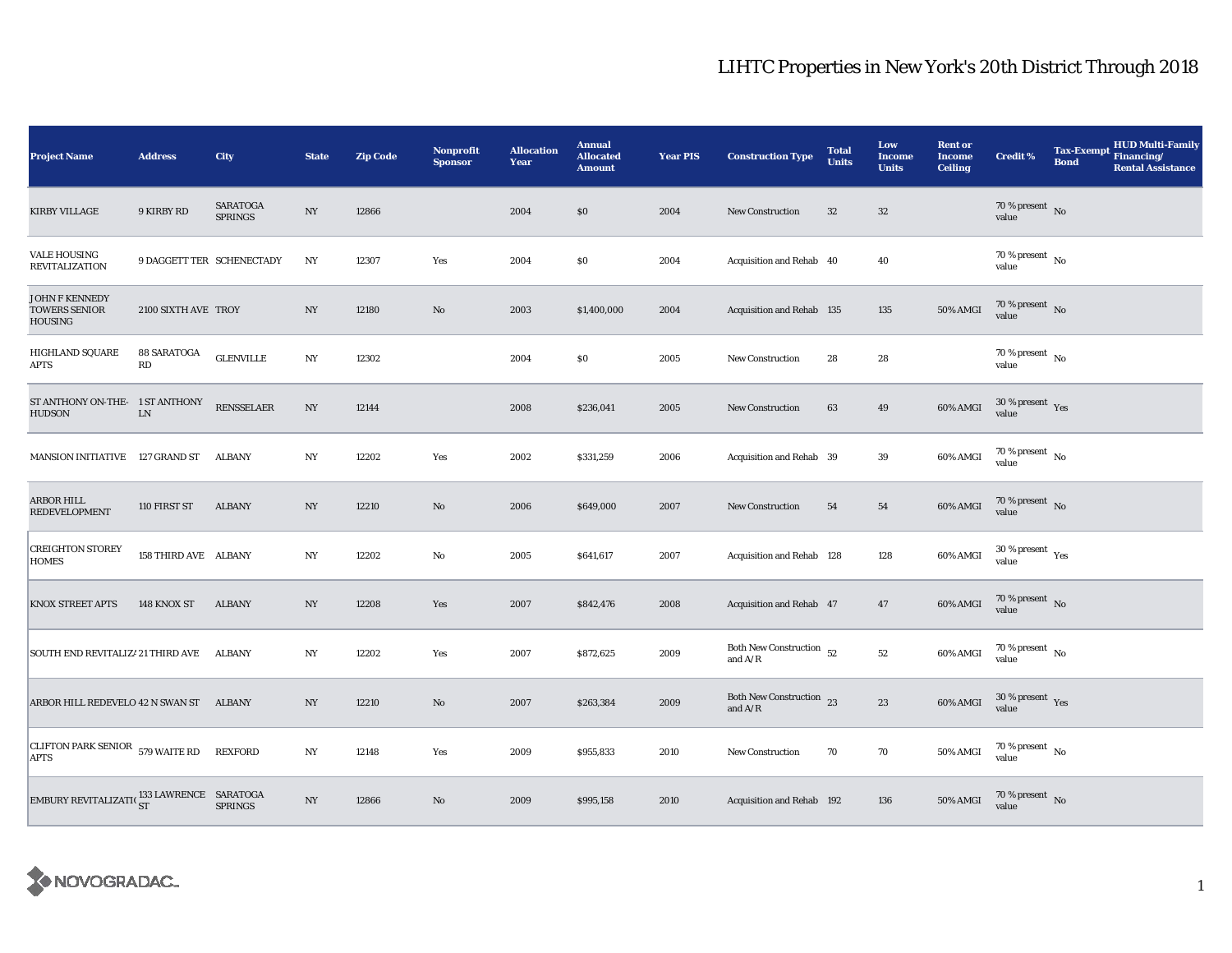| <b>Project Name</b>                             | <b>Address</b>                      | <b>City</b>        | <b>State</b>     | <b>Zip Code</b> | Nonprofit<br><b>Sponsor</b> | <b>Allocation</b><br>Year | <b>Annual</b><br><b>Allocated</b><br><b>Amount</b> | <b>Year PIS</b> | <b>Construction Type</b>                                                               | <b>Total</b><br><b>Units</b> | Low<br><b>Income</b><br><b>Units</b> | <b>Rent or</b><br><b>Income</b><br><b>Ceiling</b> | <b>Credit %</b>                      | <b>Bond</b> | <b>HUD Multi-Family</b><br>Tax-Exempt Financing/<br><b>Rental Assistance</b> |
|-------------------------------------------------|-------------------------------------|--------------------|------------------|-----------------|-----------------------------|---------------------------|----------------------------------------------------|-----------------|----------------------------------------------------------------------------------------|------------------------------|--------------------------------------|---------------------------------------------------|--------------------------------------|-------------|------------------------------------------------------------------------------|
| SOUTH END REVITALIZE $^{35}_{\rm ST}$ CATHERINE |                                     | <b>ALBANY</b>      | $_{\mathrm{NY}}$ | 12202           | Yes                         | 2010                      | \$946,000                                          | 2010            | Both New Construction $\,$ 43<br>and $\ensuremath{\mathrm{A}}/\ensuremath{\mathrm{R}}$ |                              | 43                                   | 60% AMGI                                          | 70 % present $\hbox{~No}$<br>value   |             |                                                                              |
| VAN RENSSELAER VILLA 3 EARLY DR                 |                                     | <b>WATERVLIET</b>  | NY               | 12189           | Yes                         | 2010                      | \$1,315,852                                        | 2011            | <b>Acquisition and Rehab</b>                                                           | 81                           |                                      | 80 50% AMGI                                       | $70\%$ present No<br>value           |             |                                                                              |
| <b>COHOES FALLS APTS</b>                        | 54 WILLOW ST                        | <b>COHOES</b>      | NY               | 12047           | Yes                         | 2011                      | \$970,326                                          | 2011            | Acquisition and Rehab 66                                                               |                              | 66                                   | 60% AMGI                                          | $70$ % present $\,$ No $\,$<br>value |             | Yes                                                                          |
| MONUMENT SQUARE AF 2 FIRST ST                   |                                     | <b>TROY</b>        | NY               | 12180           | Yes                         | 2012                      | \$1,151,806                                        | 2012            | Acquisition and Rehab 88                                                               |                              | $\bf{0}$                             | 60% AMGI                                          | 70 % present $\hbox{~No}$<br>value   |             |                                                                              |
| SOUTHEND REVITALIZA 67 BROAD ST                 |                                     | <b>ALBANY</b>      | $_{\mathrm{NY}}$ | 12202           | No                          | 2013                      | \$723,386                                          | 2013            | Both New Construction $_{0}$<br>and $A/R$                                              |                              | $\mathbf 0$                          | 50% AMGI                                          | 70 % present $\hbox{~No}$<br>value   |             |                                                                              |
| 845 BROADWAY APTS 845 BROADWAY SCHENECTADY      |                                     |                    | NY               | 12305           | Yes                         | 2013                      | \$1,305,959                                        | 2014            | Acquisition and Rehab 155                                                              |                              | $\mathbf 0$                          | 50% AMGI                                          | $70\,\%$ present $${\rm No}$$ value  |             |                                                                              |
| LV APARTMENTS LP                                | $315$ NORTHERN $\quad$ ALBANY BLVD. |                    | $_{\mathrm{NY}}$ | 12210           | Yes                         | 2014                      | \$1,358,017                                        | 2015            | Acquisition and Rehab 103                                                              |                              | $77\,$                               | 60% AMGI                                          | $70$ % present $\,$ No $\,$<br>value |             | $\rm No$                                                                     |
| WOODROW TOWNHOUS BLDG.#1 141                    |                                     | AMSTERDAM          | $_{\mathrm{NY}}$ | 12010           | $\mathbf{N}\mathbf{o}$      | 2014                      | \$887,644                                          | 2015            | Acquisition and Rehab 100                                                              |                              | 94                                   | 60% AMGI                                          | $70\,\%$ present $\,$ No value       |             |                                                                              |
| COHOES-LION HEART R MANOR COHOES                |                                     |                    | $_{\mathrm{NY}}$ | 12047           | $\mathbf{No}$               | 2014                      | \$1,128,438                                        | 2015            | New Construction                                                                       | 72                           | 72                                   | 60% AMGI                                          | $70$ % present $\,$ No $\,$<br>value |             | $\rm No$                                                                     |
| SHERIDAN HOLLOW VIL <sup>221</sup> SHERIDAN     |                                     | <b>ALBANY</b>      | NY               | 12210           | Yes                         | 2014                      | \$1,108,754                                        | 2016            | New Construction                                                                       | 57                           | 47                                   | 60% AMGI                                          | 70 % present $\hbox{~No}$<br>value   |             | $\mathbf{N}\mathbf{o}$                                                       |
| <b>IDA YARBROUGH HOME 9 HARRIET</b>             |                                     | <b>ALBANY</b>      | NY               | 12209           | Yes                         | 2016                      | \$1,125,432                                        | 2017            | <b>New Construction</b>                                                                | 61                           | 61                                   | 50% AMGI                                          | 70 % present<br>value                |             | No                                                                           |
| TAPESTRY ON THE HUD: 599 RIVER                  |                                     | <b>TROY</b>        | $_{\mathrm{NY}}$ | 12180           | Yes                         | 2016                      | \$538,672                                          | 2017            | <b>New Construction</b>                                                                | 67                           | 61                                   | 60% AMGI                                          | 70 % present<br>value                |             | $\rm No$                                                                     |
| <b>HILLSIDE VIEW APTS</b>                       | 602 CRAIG ST                        | <b>SCHENECTADY</b> | NY               | 12307           | Yes                         | 2017                      | \$1,121,545                                        | 2018            | New Construction                                                                       | 58                           | 58                                   | 60% AMGI                                          | 70 % present<br>value                |             | No                                                                           |

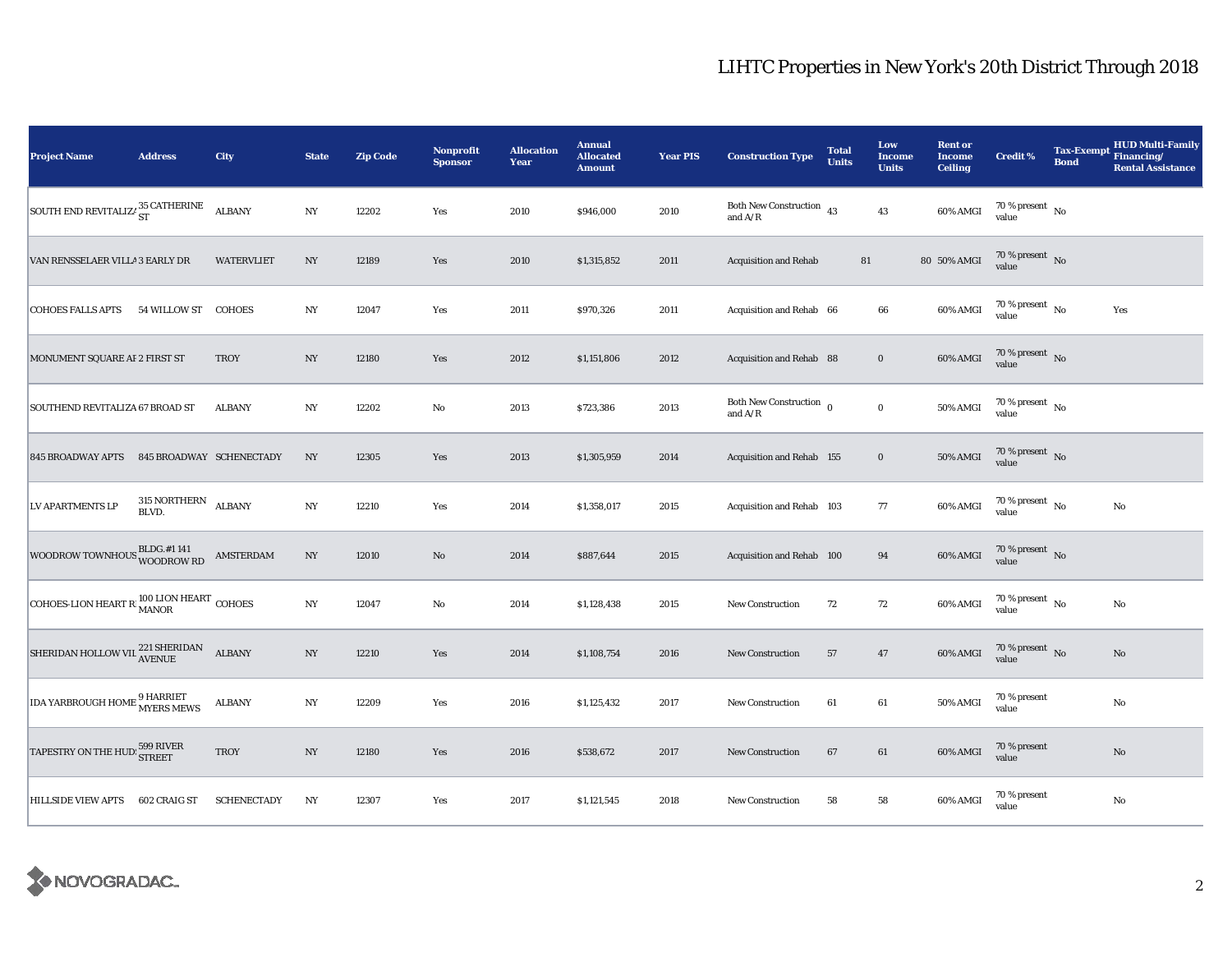| <b>Project Name</b>                                      | <b>Address</b>              | <b>City</b>                          | <b>State</b>     | <b>Zip Code</b> | <b>Nonprofit</b><br><b>Sponsor</b> | <b>Allocation</b><br>Year | <b>Annual</b><br><b>Allocated</b><br><b>Amount</b> | <b>Year PIS</b>      | <b>Construction Type</b>                                                           | <b>Total</b><br><b>Units</b> | Low<br><b>Income</b><br><b>Units</b> | <b>Rent or</b><br><b>Income</b><br><b>Ceiling</b> | <b>Credit %</b>                             | <b>Bond</b> | Tax-Exempt HUD Multi-Family<br><b>Rental Assistance</b> |
|----------------------------------------------------------|-----------------------------|--------------------------------------|------------------|-----------------|------------------------------------|---------------------------|----------------------------------------------------|----------------------|------------------------------------------------------------------------------------|------------------------------|--------------------------------------|---------------------------------------------------|---------------------------------------------|-------------|---------------------------------------------------------|
| MARTIN LUTHER KING 14 EDDY'S LANE TROY                   |                             |                                      | NY               | 12180           | No                                 | 2017                      | \$1,148,344                                        | 2018                 | Acquisition and Rehab 46                                                           |                              | 41                                   | 60% AMGI                                          | 70 % present<br>value                       |             | No                                                      |
| AMSTERDAM SENIOR 35 WALL ST                              |                             | <b>AMSTERDAM</b>                     | NY               | 12010           |                                    | Insufficient<br>Data      | \$229,804                                          | Insufficient<br>Data | Acquisition and Rehab 69                                                           |                              | 67                                   | 60% AMGI                                          | $30\,\%$ present $\,$ Yes value             |             |                                                         |
| <b>ASHFIELD</b>                                          | 331 OLD<br><b>LOUDON RD</b> | <b>LATHAM</b>                        | $_{\mathrm{NY}}$ | 12110           |                                    | 2016                      | \$475,293                                          | Insufficient<br>Data | Not Indicated                                                                      | $\bf{0}$                     | 96                                   | 60% AMGI                                          | 30 % present<br>value                       |             |                                                         |
| <b>TERRACE PINES</b>                                     |                             | $110$ BROOKLINE $\;$ BALLSTON SPA RD | $_{\mathrm{NY}}$ | 12020           | $\rm No$                           | 1996                      | $\$0$                                              | 1997                 | Both New Construction 192<br>and $\ensuremath{\mathrm{A}}/\ensuremath{\mathrm{R}}$ |                              | 192                                  |                                                   | <b>Both 30%</b><br>and 70%<br>present value | Yes         |                                                         |
| LANDINGS AT HALFMOC $_{\rm LN}^{1700\,$ LOOKOUT HALFMOON |                             |                                      | $_{\mathrm{NY}}$ | 12065           | $\mathbf{N}\mathbf{o}$             | 1997                      | $\$0$                                              | 1998                 | <b>New Construction</b>                                                            | 240                          | 51                                   |                                                   | $30\,\%$ present $\,$ Yes value             |             |                                                         |
| 2251-2255 FIFTH AVE                                      | 2253 FIFTH AVE TROY         |                                      | $_{\mathrm{NY}}$ | 12180           |                                    | 1987                      | $\$0$                                              | Insufficient<br>Data | Acquisition and Rehab 3                                                            |                              | 3                                    |                                                   | $30\,\%$ present $\,$ No value              |             |                                                         |
| 2239 FIFTH AVE                                           | 2239 FIFTH AVE TROY         |                                      | NY               | 12180           |                                    | 1987                      | \$0                                                | Insufficient<br>Data | Acquisition and Rehab 3                                                            |                              | $\mathbf{3}$                         |                                                   | $30\,\%$ present $\,$ No value              |             |                                                         |
| 2243 FIFTH AVE                                           | 2243 FIFTH AVE TROY         |                                      | $_{\mathrm{NY}}$ | 12180           |                                    | 1987                      | \$0                                                | Insufficient<br>Data | Acquisition and Rehab 3                                                            |                              | 3                                    |                                                   | $30\,\%$ present $\,$ No value              |             |                                                         |
| 2247 FIFTH AVE                                           | 2247 FIFTH AVE TROY         |                                      | $_{\mathrm{NY}}$ | 12180           |                                    | 1987                      | \$0\$                                              | Insufficient<br>Data | Acquisition and Rehab 3                                                            |                              | $\mathbf{3}$                         |                                                   | $30\,\%$ present $\,$ No value              |             |                                                         |
| <b>CAPITAL HILL</b>                                      | 41 TRINITY PL ALBANY        |                                      | N <sub>Y</sub>   | 12202           |                                    | 1988                      | $\$0$                                              | Insufficient<br>Data | Acquisition and Rehab 1                                                            |                              | $\mathbf{1}$                         |                                                   | $30\,\%$ present $\,$ No value              |             |                                                         |
| <b>CAPITOL GREEN</b>                                     | 400 CENTRAL<br>AVE          | <b>ALBANY</b>                        | NY               | 12206           | $\rm No$                           | 2006                      | \$865,307                                          | 2007                 | Acquisition and Rehab 308                                                          |                              | 298                                  | 60% AMGI                                          | $30\,\%$ present $\,$ Yes value             |             |                                                         |
| <b>SCHOOL 10</b>                                         | 77 ADAMS ST                 | <b>TROY</b>                          | NY               | 12180           |                                    | 1991                      | \$0                                                | 1991                 | Acquisition and Rehab 20                                                           |                              | 20                                   |                                                   | $30\,\%$ present $\,$ No $\,$<br>value      |             |                                                         |
| DE PAUL RESIDENCE                                        | 504 CENTRAL<br>AVE          | <b>ALBANY</b>                        | NY               | 12206           |                                    | 1992                      | \$0                                                | 1993                 | New Construction                                                                   | 51                           | 26                                   |                                                   | $70\,\%$ present $\,$ No value              |             |                                                         |

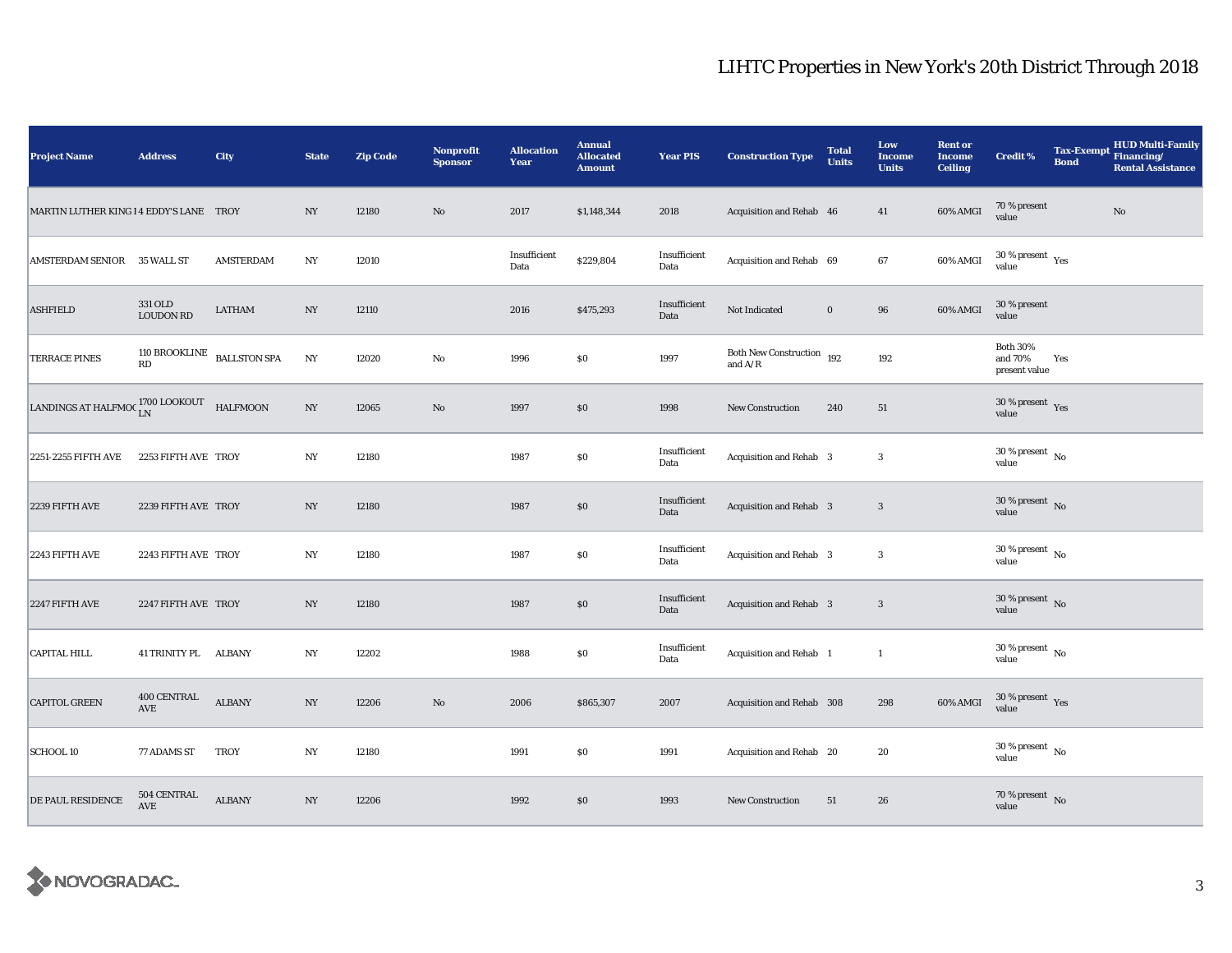| <b>Project Name</b>                                                   | <b>Address</b>               | City                              | <b>State</b>     | <b>Zip Code</b> | <b>Nonprofit</b><br><b>Sponsor</b> | <b>Allocation</b><br>Year | <b>Annual</b><br><b>Allocated</b><br><b>Amount</b> | <b>Year PIS</b>      | <b>Construction Type</b>       | <b>Total</b><br><b>Units</b> | Low<br><b>Income</b><br><b>Units</b> | <b>Rent or</b><br><b>Income</b><br><b>Ceiling</b> | <b>Credit %</b>                          | <b>Bond</b> | Tax-Exempt HUD Multi-Family<br><b>Rental Assistance</b> |
|-----------------------------------------------------------------------|------------------------------|-----------------------------------|------------------|-----------------|------------------------------------|---------------------------|----------------------------------------------------|----------------------|--------------------------------|------------------------------|--------------------------------------|---------------------------------------------------|------------------------------------------|-------------|---------------------------------------------------------|
| FEURA BUSH SENIOR AF <sup>34</sup> NEW SCOTLAND AVE                   |                              | <b>FEURA BUSH</b>                 | NY               | 12067           |                                    | 1992                      | \$0                                                | 1993                 | New Construction               | 24                           | 24                                   |                                                   | $30$ % present $\,$ No $\,$<br>value     |             |                                                         |
| <b>LOUIS APTS</b>                                                     | 1 LOUIS DR                   | <b>RAVENA</b>                     | $_{\mathrm{NY}}$ | 12143           |                                    | 1987                      | \$0                                                | Insufficient<br>Data | New Construction               | 24                           | 24                                   |                                                   | $30\,\%$ present $\,$ No value           |             |                                                         |
| <b>NO NAME</b>                                                        | 126 JAY ST                   | <b>SCHENECTADY</b>                | NY               | 12302           |                                    | 1988                      | \$0                                                | Insufficient<br>Data | Acquisition and Rehab 20       |                              | 10                                   |                                                   | $30$ % present $\,$ No $\,$<br>value     |             |                                                         |
| 195 WASHINGTON AVE EWASHINGTON ALBANY                                 | 195<br><b>AVE EXT</b>        |                                   | $_{\mathrm{NY}}$ | 12205           |                                    | 1988                      | $\$0$                                              | Insufficient<br>Data | <b>New Construction</b>        | 24                           | 24                                   |                                                   | $30\,\%$ present $\,$ No value           |             |                                                         |
| 27 CATHERINE ST                                                       | $27$ CATHERINE<br>${\rm ST}$ | <b>ALBANY</b>                     | N <sub>Y</sub>   | 12202           |                                    | 1988                      | $\$0$                                              | Insufficient<br>Data | Acquisition and Rehab 2        |                              | $\boldsymbol{2}$                     |                                                   | $30\,\%$ present $\,$ No value           |             |                                                         |
| 287 ORANGE ST                                                         | 287 ORANGE ST ALBANY         |                                   | N <sub>Y</sub>   | 12210           |                                    | 1988                      | $\$0$                                              | Insufficient<br>Data | Acquisition and Rehab 2        |                              | $\boldsymbol{2}$                     |                                                   | $30\,\%$ present $\,$ No value           |             |                                                         |
| 289 ORANGE ST                                                         | 289 ORANGE ST ALBANY         |                                   | NY               | 12210           |                                    | 1988                      | $\$0$                                              | Insufficient<br>Data | Acquisition and Rehab 3        |                              | $\boldsymbol{3}$                     |                                                   | $30\,\%$ present $\,$ No value           |             |                                                         |
| CAPITOL HILL AFFORDA 45 TRINITY PL ALBANY                             |                              |                                   | $_{\mathrm{NY}}$ | 12202           |                                    | 1988                      | \$0\$                                              | Insufficient<br>Data | <b>Acquisition and Rehab 3</b> |                              | $\mathbf{3}$                         |                                                   | $30\,\%$ present $\,$ No value           |             |                                                         |
| <b>WESTVIEW APTS</b>                                                  | <b>125 W AVE</b>             | <b>SARATOGA</b><br><b>SPRINGS</b> | NY               | 12866           | $\rm No$                           | 2006                      | \$1,125,000                                        | 2007                 | New Construction               | 105                          | 104                                  | 60% AMGI                                          | $70\,\%$ present $\,$ No value           |             |                                                         |
| O'NEIL APARTMENTS 2121 6TH AVE                                        |                              | <b>TROY</b>                       | $_{\mathrm{NY}}$ | 12180           |                                    | Insufficient<br>Data      | \$372,036                                          | 2013                 | Acquisition and Rehab 123      |                              | 121                                  | 60% AMGI                                          | $30\,\%$ present $\,$ Yes value          |             |                                                         |
| $\boxed{\text{COLONIAL SQUARE APT:}}_{\text{LN}}^{200\text{ VIRGIN}}$ |                              | AMSTERDAM                         | $_{\mathrm{NY}}$ | 12010           |                                    | 2012                      | \$477,996                                          | 2014                 | Acquisition and Rehab 0        |                              | $\mathbf 0$                          | 60% AMGI                                          | $30\,\%$ present $\,$ Yes value          |             |                                                         |
| <b>27 LEXINGTON AVE</b>                                               | 27 LEXINGTON<br>AVE          | ALBANY                            | $_{\mathrm{NY}}$ | 12206           |                                    | 1994                      | \$0                                                | 1994                 | New Construction               | $\mathbf{3}$                 | $\mathbf{3}$                         |                                                   | $30$ % present $\,$ No $\,$<br>value     |             |                                                         |
| <b>FONDA TERRACE</b>                                                  | 11 BARBER ST                 | <b>FONDA</b>                      | NY               | 12068           |                                    | 1994                      | \$0                                                | 1994                 | New Construction               | 24                           | 24                                   |                                                   | $30\,\%$ present $_{\, \rm No}$<br>value |             |                                                         |

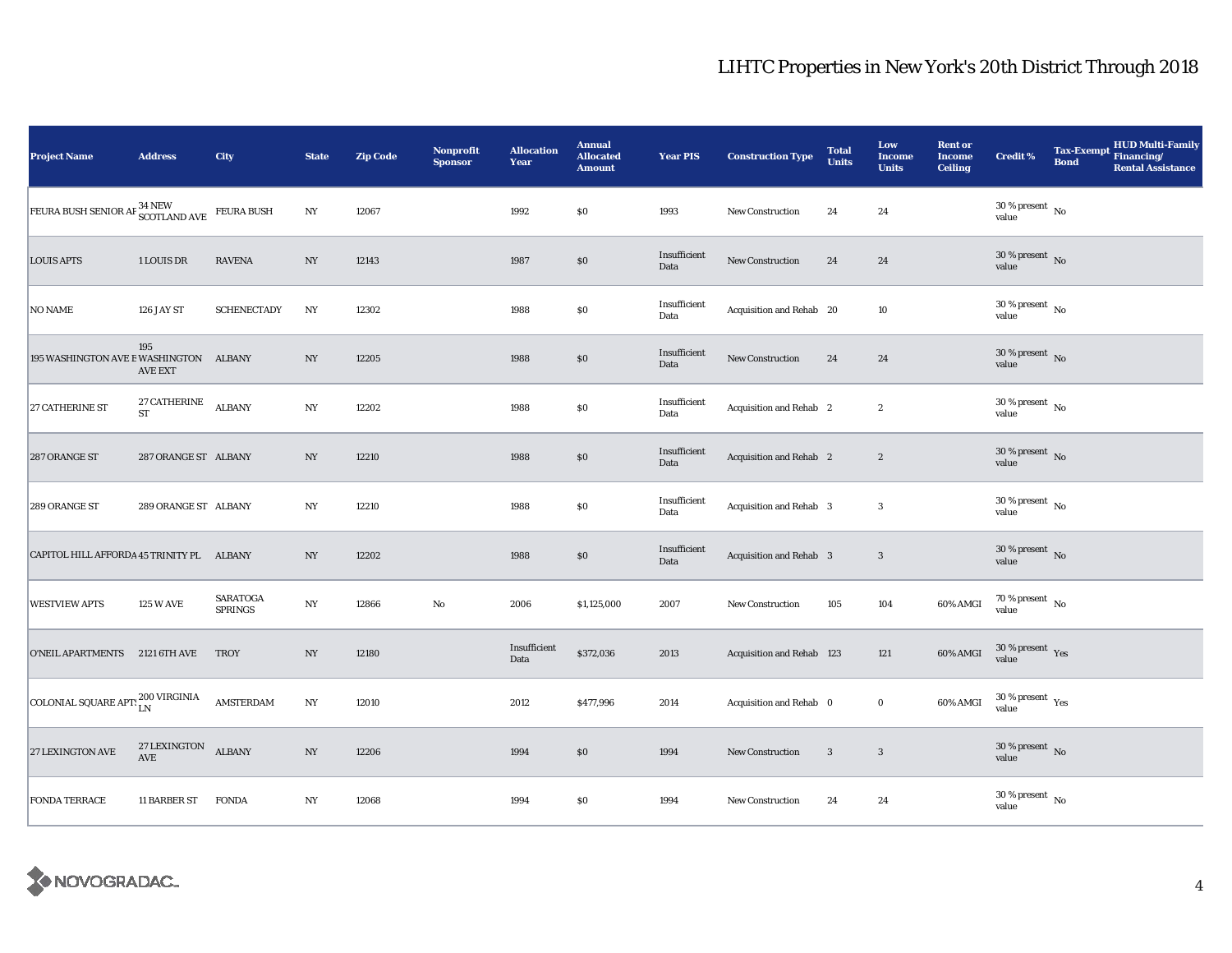| <b>Project Name</b>                                       | <b>Address</b>                                         | City          | <b>State</b>     | <b>Zip Code</b> | <b>Nonprofit</b><br><b>Sponsor</b> | <b>Allocation</b><br>Year | <b>Annual</b><br><b>Allocated</b><br><b>Amount</b> | <b>Year PIS</b> | <b>Construction Type</b> | <b>Total</b><br><b>Units</b> | Low<br><b>Income</b><br><b>Units</b> | <b>Rent or</b><br><b>Income</b><br><b>Ceiling</b> | <b>Credit %</b>                      | Tax-Exempt HUD Multi-Family<br><b>Bond</b><br><b>Rental Assistance</b> |
|-----------------------------------------------------------|--------------------------------------------------------|---------------|------------------|-----------------|------------------------------------|---------------------------|----------------------------------------------------|-----------------|--------------------------|------------------------------|--------------------------------------|---------------------------------------------------|--------------------------------------|------------------------------------------------------------------------|
| WALDORF RESIDENCE 29 MAIDEN LN ALBANY                     |                                                        |               | NY               | 12207           |                                    | 1992                      | \$0                                                | 1994            | Acquisition and Rehab 46 |                              | 46                                   |                                                   | $70\,\%$ present $\,$ No value       |                                                                        |
| MALTA SENIOR CITIZEN $_{\text{DR}}^{5 \text{ APPLEWOOD}}$ |                                                        | <b>MALTA</b>  | NY               | 12019           |                                    | 1995                      | $\$0$                                              | 1995            | <b>New Construction</b>  | 32                           | 32                                   |                                                   | $70$ % present $\,$ No $\,$<br>value |                                                                        |
| VAN RENSSELAER APTS BLOOMINGROV TROY                      | 105<br>$\mathbb E$ DR                                  |               | $_{\mathrm{NY}}$ | 12180           |                                    | 1994                      | \$0                                                | 1995            | New Construction         | 50                           | 49                                   |                                                   | $70\,\%$ present $\,$ No value       |                                                                        |
| BARN RAISERS FAMILY 187 THIRD AVE ALBANY                  |                                                        |               | $_{\mathrm{NY}}$ | 12202           |                                    | 1991                      | \$0                                                | 1991            | New Construction         | 8                            | $\boldsymbol{7}$                     |                                                   | $30\,\%$ present $\,$ No value       |                                                                        |
| <b>BRANDLE WOODS</b>                                      | 6 VAN EVERA DR ALTAMONT                                |               | $_{\mathrm{NY}}$ | 12009           |                                    | 1991                      | \$0                                                | 1991            | <b>New Construction</b>  | $32\,$                       | $32\,$                               |                                                   | $30\,\%$ present $\,$ No value       |                                                                        |
| <b>OHAV SHALOM</b>                                        | 115 KRUMKILL<br>RD                                     | <b>ALBANY</b> | $_{\mathrm{NY}}$ | 12208           |                                    | 2015                      | \$790,193                                          | 2015            | Not Indicated            | 210                          | 180                                  | 60% AMGI                                          | 30 % present<br>value                |                                                                        |
| DEPAUL SCHENECTADY 780 ALBANY ST SCHENECTADY              |                                                        |               | NY               | 12307           |                                    | 2015                      | \$627,784                                          | 2017            | Not Indicated            | 51                           | 51                                   | 60% AMGI                                          | 30 % present<br>value                |                                                                        |
| CIVILL SENIOR HOUSIN 8 CIVILL AVE                         |                                                        | <b>RAVENA</b> | $_{\mathrm{NY}}$ | 12143           |                                    | 1995                      | \$0                                                | 1997            | Acquisition and Rehab 28 |                              | 27                                   |                                                   | $70\,\%$ present $\,$ No value       |                                                                        |
| DELATOUR MANOR                                            | 8 CARONDELET WATERVLIET<br>${\rm DR}$                  |               | NY               | 12189           |                                    | 1997                      | \$0                                                | 1998            | New Construction         | 50                           | 49                                   |                                                   | 70 % present $\overline{N}$<br>value |                                                                        |
| WHITEHALL COURT APT RD WHITEHALL ALBANY                   |                                                        |               | $_{\mathrm{NY}}$ | 12208           |                                    | 1998                      | \$0                                                | 1998            | <b>New Construction</b>  | 72                           | 72                                   |                                                   | $70$ % present $\,$ No $\,$<br>value |                                                                        |
| <b>EDISON SENIOR APTS</b>                                 | 1310<br>PRINCETOWN ROTTERDAM<br>$\mathbf{R}\mathbf{D}$ |               | NY               | 12306           |                                    | 2000                      | $\$0$                                              | 2000            | <b>New Construction</b>  | 60                           | 60                                   |                                                   | $70\,\%$ present $\,$ No value       |                                                                        |
| <b>GLENVILLE TERRACE</b>                                  | $389\,$ SARATOGA $\,$ GLENVILLE RD                     |               | NY               | 12302           |                                    | 2000                      | \$0                                                | 2000            | New Construction         | 32                           | 32                                   |                                                   | 70 % present $\hbox{~No}$<br>value   |                                                                        |
| GUILDERLAND SENIOR $\frac{3485}{RD}$ CARMAN SCHENECTADY   |                                                        |               | NY               | 12303           |                                    | 2000                      | \$0                                                | 2000            | New Construction         | 48                           | 48                                   |                                                   | $70\,\%$ present $\,$ No value       |                                                                        |

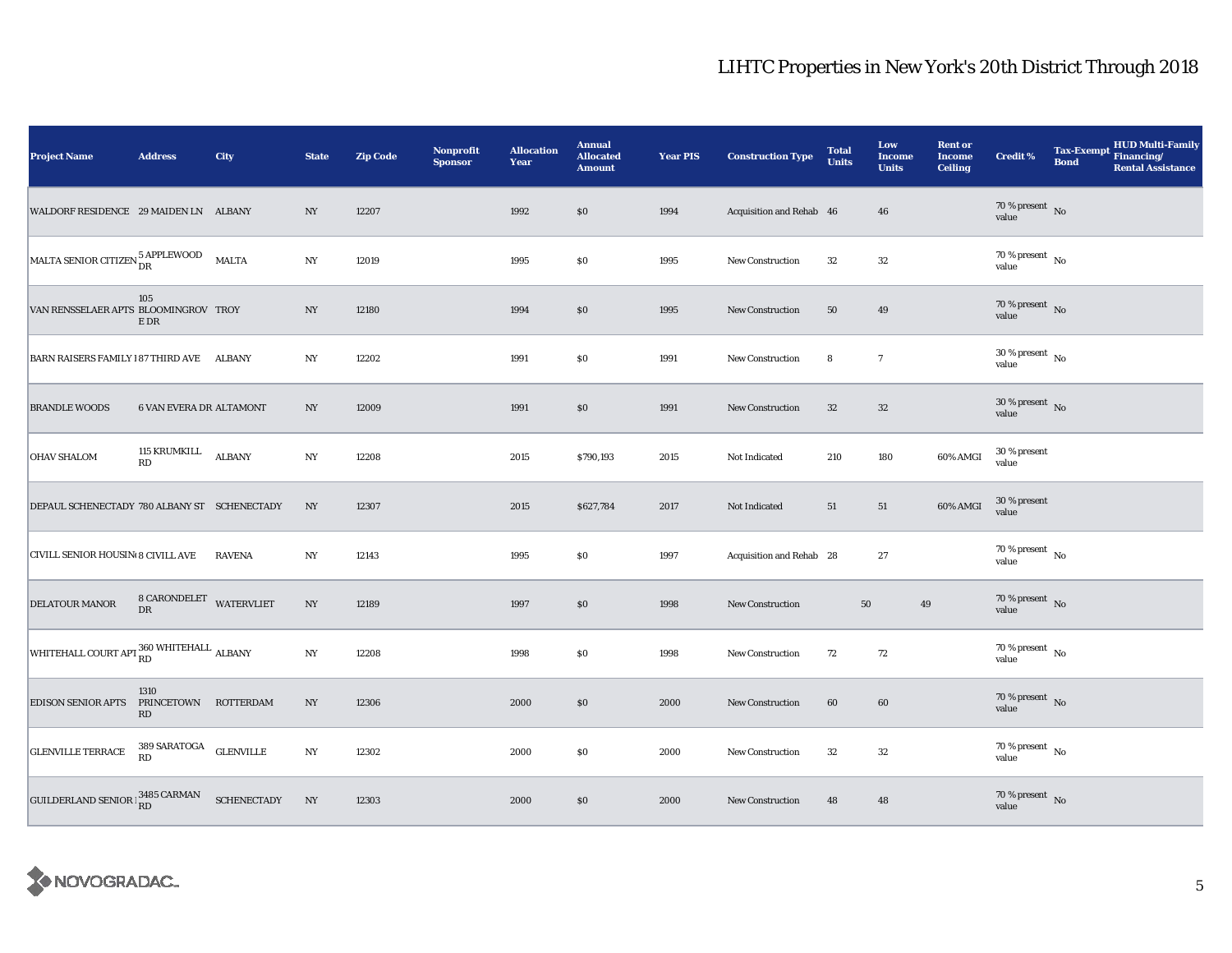| <b>Project Name</b>                            | <b>Address</b>                      | City                              | <b>State</b>     | <b>Zip Code</b> | <b>Nonprofit</b><br><b>Sponsor</b> | <b>Allocation</b><br>Year | <b>Annual</b><br><b>Allocated</b><br><b>Amount</b> | <b>Year PIS</b>      | <b>Construction Type</b>  | <b>Total</b><br><b>Units</b> | Low<br><b>Income</b><br><b>Units</b> | <b>Rent or</b><br><b>Income</b><br><b>Ceiling</b> | <b>Credit %</b>                          | <b>Bond</b> | Tax-Exempt HUD Multi-Family<br><b>Rental Assistance</b> |
|------------------------------------------------|-------------------------------------|-----------------------------------|------------------|-----------------|------------------------------------|---------------------------|----------------------------------------------------|----------------------|---------------------------|------------------------------|--------------------------------------|---------------------------------------------------|------------------------------------------|-------------|---------------------------------------------------------|
| SARATOGA WEST APTS 11 KIRBY RD                 |                                     | <b>SARATOGA</b><br><b>SPRINGS</b> | $_{\mathrm{NY}}$ | 12866           |                                    | 2000                      | $\$0$                                              | 2000                 | <b>New Construction</b>   | 32                           | $32\,$                               |                                                   | $70\,\%$ present $\,$ No value           |             |                                                         |
| <b>DUDLEY PARK APTS</b>                        | 180 LARK DR                         | <b>ALBANY</b>                     | N <sub>Y</sub>   | 12210           |                                    | 2001                      | $\$0$                                              | 2001                 | Acquisition and Rehab 140 |                              | 135                                  |                                                   | 30 % present $\overline{N_0}$<br>value   |             |                                                         |
| GREEN ISLAND SENIOR 119 GEORGE ST GREEN ISLAND |                                     |                                   | NY               | 12183           |                                    | 2001                      | \$0                                                | 2001                 | Acquisition and Rehab 13  |                              | 13                                   |                                                   | $70$ % present $\,$ No $\,$<br>value     |             |                                                         |
| <b>SKYLINE GARDEN APTS 7 LARK ST</b>           |                                     | <b>ALBANY</b>                     | N <sub>Y</sub>   | 12210           |                                    | 1993                      | \$313,590                                          | 2001                 | Acquisition and Rehab 190 |                              | 190                                  | 60% AMGI                                          | 70 % present $\hbox{~No}$<br>value       |             |                                                         |
| DIAMOND ROCK TERRA(13 GURLEY AVE TROY          |                                     |                                   | NY               | 12182           |                                    | 2002                      | $\$0$                                              | 2002                 | New Construction          | 36                           | 36                                   |                                                   | 70 % present $\hbox{~No}$<br>value       |             |                                                         |
| CORNING HOMES HOPE 52 JENNINGS DR ALBANY       |                                     |                                   | $_{\mathrm{NY}}$ | 12204           |                                    | 2004                      | \$0                                                | 2002                 | New Construction          | 160                          | 160                                  |                                                   | $30$ % present $\,$ No $\,$<br>value     |             |                                                         |
| MARINA WOODS SENIOI 24 MARTIN CT HALFMOON      |                                     |                                   | NY               | 12065           |                                    | 2001                      | \$0                                                | 2002                 | <b>New Construction</b>   | 32                           | 32                                   |                                                   | 70 % present $\hbox{~No}$<br>value       |             |                                                         |
| OMNI SEN LIVING COMB $^{3489}_{\rm RD}$ CARMAN |                                     | <b>SCHENECTADY</b>                | NY               | 12303           |                                    | 2002                      | \$0                                                | 2002                 | <b>New Construction</b>   | 48                           | 48                                   |                                                   | $70\,\%$ present $\,$ No value           |             |                                                         |
| <b>HOLLY MANOR</b>                             |                                     | 2415 CURRY RD SCHENECTADY         | NY               | 12303           |                                    | 2002                      | $\$0$                                              | 2003                 | <b>New Construction</b>   | 44                           | 44                                   |                                                   | $70$ % present $\,$ No $\,$<br>value     |             |                                                         |
| <b>RIVER'S EDGE APTS</b>                       | <b>1200 RIVER</b><br><b>VIEW RD</b> | <b>GREEN ISLAND</b>               | NY               | 12183           |                                    | 2005                      | \$0                                                | 2003                 | <b>New Construction</b>   | 128                          | ${\bf 38}$                           |                                                   | $30\,\%$ present $\,$ $\rm Yes$<br>value |             |                                                         |
| SOUTH MALL TOWERS 99 S PEARL ST                |                                     | <b>ALBANY</b>                     | NY               | 12207           |                                    | 2005                      | \$0                                                | 2003                 | Acquisition and Rehab 348 |                              | 322                                  |                                                   | $30\,\%$ present $\,$ No value           |             |                                                         |
| DIAMOND ROCK TERRA(GURLEY AVE                  |                                     | <b>TROY</b>                       | NY               |                 |                                    | Insufficient<br>Data      | $\$0$                                              | Insufficient<br>Data | Not Indicated             | 81                           | $\boldsymbol{0}$                     |                                                   | Not<br>Indicated                         |             |                                                         |
| EZRA PRENTICE HOMES 635 S PEARL ST ALBANY      |                                     |                                   | NY               | 12202           |                                    | Insufficient<br>Data      | $\$0$                                              | Insufficient<br>Data | Not Indicated             | 179                          | $\mathbf 0$                          |                                                   | Not<br>Indicated                         |             |                                                         |